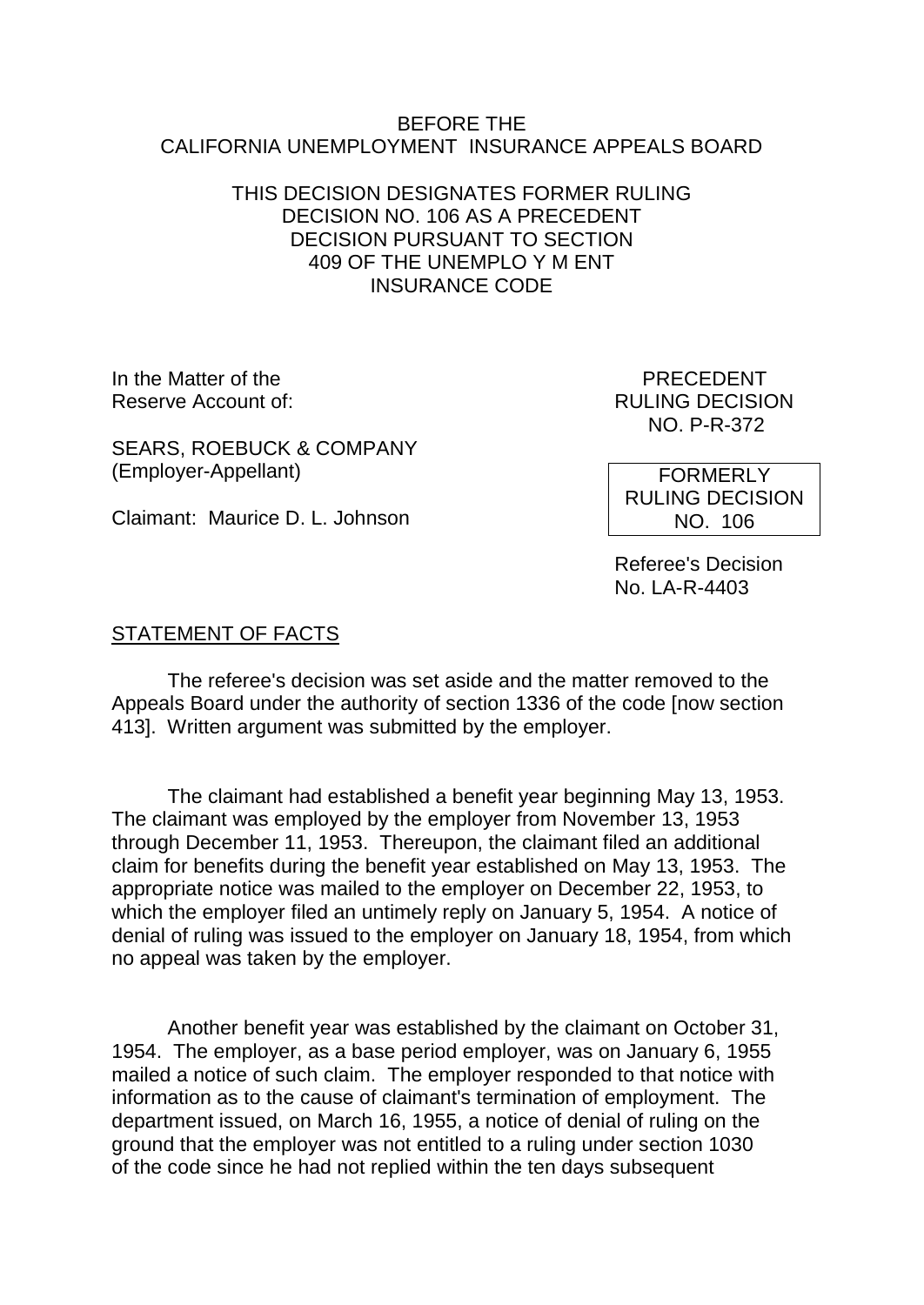to December 22, 1953, when the first notice of claim had been sent. The employer appealed from this denial of ruling.

On December 31, 1953, the department issued a determination under section 58(a)(1) of the Act [now section 1256 of the Unemployment Insurance Code] holding that the claimant was disqualified for benefits from December 11, 1953 through January 25, 1954 on the ground that the claimant had voluntarily left his most recent employment without good cause. No appeal was taken by the claimant, and the determination became final. The employer contends that its failure to respond within the statutory time after the notice of additional claim did not preclude a ruling as to charges against its reserve account with relation to the subsequent benefit and that such ruling must conform to the department's determination of December 31, 1953.

The issues are:

1. Whether the employer is entitled to a ruling under section 1030 of the code with respect to the claimant's termination of employment on December 11, 1953.

2. Whether the ruling should have been based on the department's determination of December 31, 1953, which held that the claimant had left his employment without good cause and was subject to disqualification under section 58(a)(1) of the Act [now section 1256 of the Unemployment Insurance Code].

3. Whether the employer's account should be relieved of charges for any benefits paid to the claimant in the benefit year beginning October 31, 1954 and based on wages earned prior to December 11, 1953.

# REASONS FOR DECISION

We have recently considered the same factual decision in Ruling Decision No. 99 [now Appeals Board Decision No. P-R-371] in which we held that, since the employer had neglected its duty as a last employer by having failed to submit disqualifying information within the 10-day period provided by code section 1030, its status as a base period employer did not entitle it to a ruling upon receipt of the Notice of Computation of Claim. Based upon that decision, we hold that this employer was not entitled to a ruling since it had failed to submit disqualifying information within 10 days after December 22, 1953.